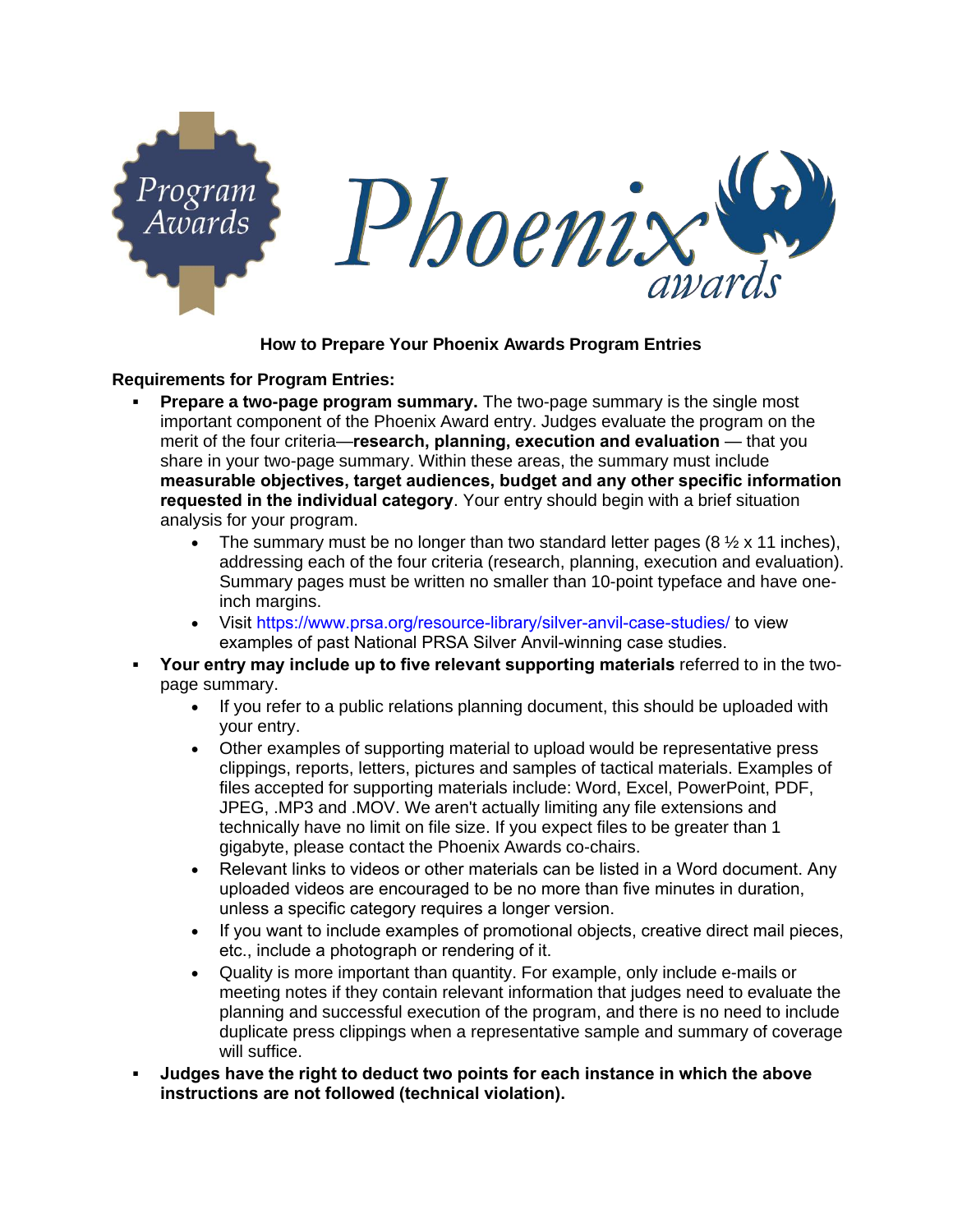## **A Note about Proprietary Information**

Judges will be asked to abide by the PRSA Code of Ethics and respect the confidentiality of any proprietary information provided. Please mark such information: "Proprietary information - must remain confidential."

## **Program Entry Checklist**

#### **Use the following questions to help you prepare a strong entry:**

#### **1. RESEARCH**

- What prompted the research? Was it in response to an existing problem, or does it examine a potential problem?
- What type of research did you use primary, secondary or both? Primary research involves original research, including focus groups, interviews and surveys. Secondary research involves searching existing resources for information or data related to a particular need, strategy or goal (e.g., online computer database searches, Web-based research, library searches, industry reports and internal market analyses).
- How was the research relevant to shaping the planning process?
- How did the research help define or redefine the audience(s) or the situation?

*Comment: You may be surprised to learn that we often see campaigns based on weak, little or no research. Strong research is important, and evidence of it contributes to a competitive entry.* 

#### **2. PLANNING**

- How did the plan correlate to the research findings?
- **What was the plan in general terms?**
- What were the specific, measurable objectives of the plan?
- **Who were the target audiences?**
- **What was the overall strategy used?**
- **What was your budget?**

*Comment: The two items on this list that often trip up submissions are measurable objectives, and budget. Quantifiable objectives are much stronger than "soft" ones. Also, some agencies and companies prefer not to submit budgets for proprietary reasons, but your entry will be much stronger if you do, and you may specify that budget information you supply remain confidential.*